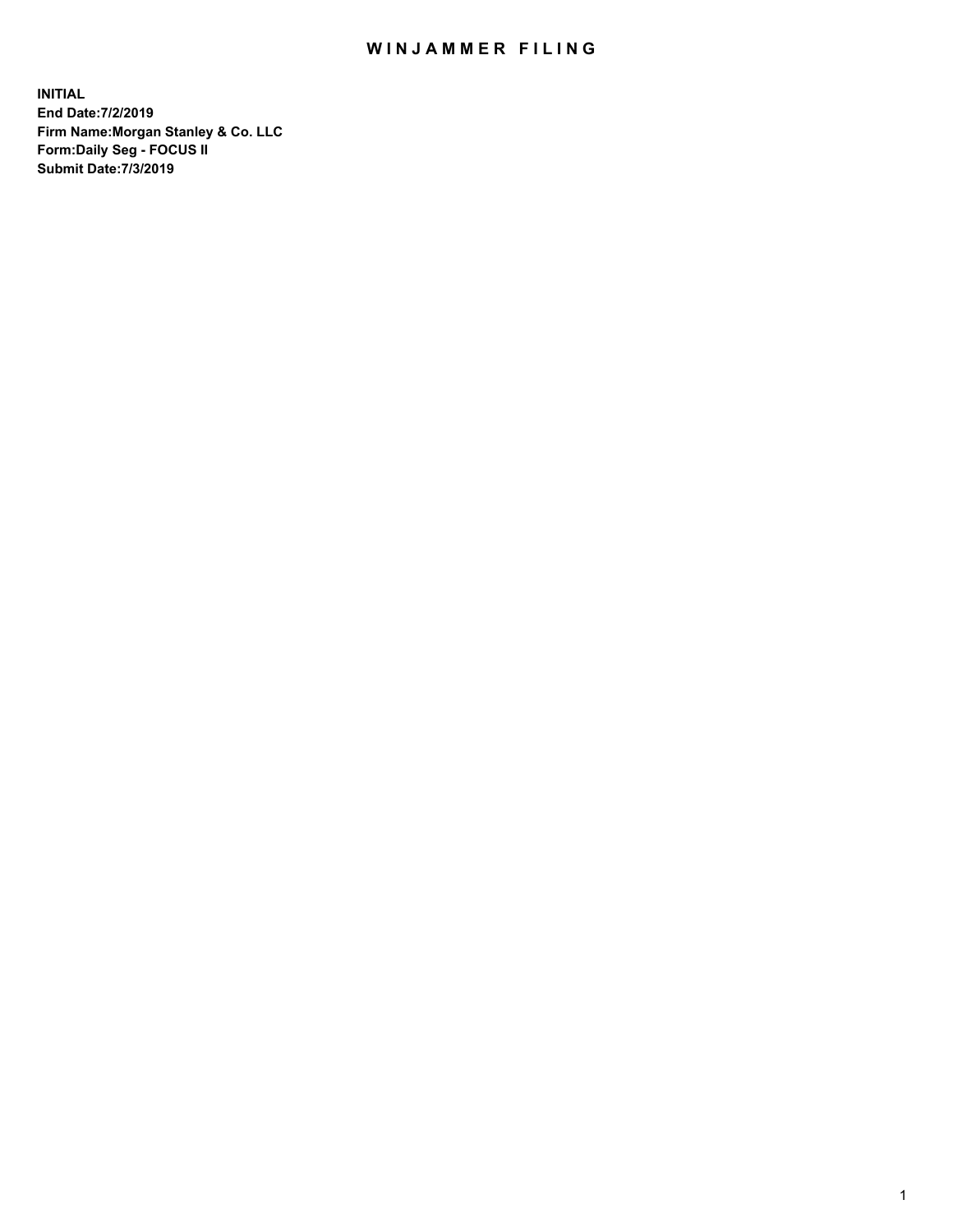**INITIAL End Date:7/2/2019 Firm Name:Morgan Stanley & Co. LLC Form:Daily Seg - FOCUS II Submit Date:7/3/2019 Daily Segregation - Cover Page**

| Name of Company                                                                                                                                                                                                                                                                                                                | <b>Morgan Stanley &amp; Co. LLC</b>                     |
|--------------------------------------------------------------------------------------------------------------------------------------------------------------------------------------------------------------------------------------------------------------------------------------------------------------------------------|---------------------------------------------------------|
| <b>Contact Name</b>                                                                                                                                                                                                                                                                                                            | <b>Ikram Shah</b>                                       |
| <b>Contact Phone Number</b>                                                                                                                                                                                                                                                                                                    | 212-276-0963                                            |
| <b>Contact Email Address</b>                                                                                                                                                                                                                                                                                                   | Ikram.shah@morganstanley.com                            |
| FCM's Customer Segregated Funds Residual Interest Target (choose one):<br>a. Minimum dollar amount: ; or<br>b. Minimum percentage of customer segregated funds required:% ; or<br>c. Dollar amount range between: and; or                                                                                                      | 235,000,000<br><u>0</u><br><u>00</u>                    |
| d. Percentage range of customer segregated funds required between: % and %.                                                                                                                                                                                                                                                    | 0 Q                                                     |
| FCM's Customer Secured Amount Funds Residual Interest Target (choose one):<br>a. Minimum dollar amount: ; or<br>b. Minimum percentage of customer secured funds required:%; or<br>c. Dollar amount range between: and; or<br>d. Percentage range of customer secured funds required between:% and%.                            | 140,000,000<br><u>0</u><br><u>0 0</u><br>0 <sub>0</sub> |
| FCM's Cleared Swaps Customer Collateral Residual Interest Target (choose one):<br>a. Minimum dollar amount: ; or<br>b. Minimum percentage of cleared swaps customer collateral required:% ; or<br>c. Dollar amount range between: and; or<br>d. Percentage range of cleared swaps customer collateral required between:% and%. | 92,000,000<br><u>0</u><br>00<br>00                      |

Attach supporting documents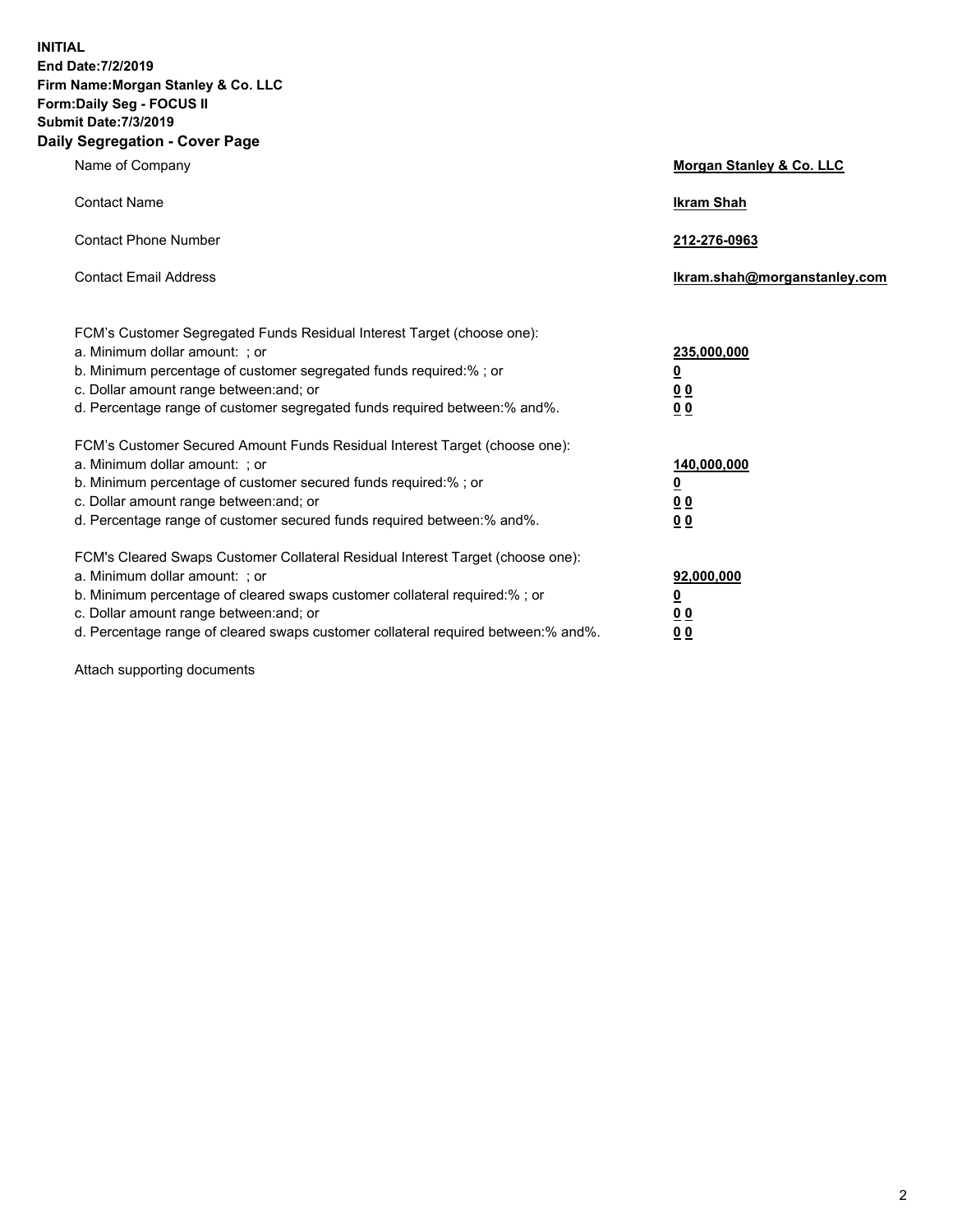| <b>INITIAL</b> | End Date: 7/2/2019<br>Firm Name: Morgan Stanley & Co. LLC<br>Form: Daily Seg - FOCUS II<br><b>Submit Date: 7/3/2019</b><br><b>Daily Segregation - Secured Amounts</b> |                                            |
|----------------|-----------------------------------------------------------------------------------------------------------------------------------------------------------------------|--------------------------------------------|
|                | Foreign Futures and Foreign Options Secured Amounts<br>Amount required to be set aside pursuant to law, rule or regulation of a foreign                               | $0$ [7305]                                 |
|                | government or a rule of a self-regulatory organization authorized thereunder                                                                                          |                                            |
| 1.             | Net ledger balance - Foreign Futures and Foreign Option Trading - All Customers                                                                                       |                                            |
|                | A. Cash                                                                                                                                                               | 2,740,506,372 [7315]                       |
|                | B. Securities (at market)                                                                                                                                             | 2,584,599,933 [7317]                       |
| 2.             | Net unrealized profit (loss) in open futures contracts traded on a foreign board of trade                                                                             | 173,981,594 [7325]                         |
| 3.             | Exchange traded options                                                                                                                                               |                                            |
|                | a. Market value of open option contracts purchased on a foreign board of trade                                                                                        | 17,523,437 [7335]                          |
| 4.             | b. Market value of open contracts granted (sold) on a foreign board of trade<br>Net equity (deficit) (add lines 1.2. and 3.)                                          | -14,183,909 [7337]<br>5,502,427,427 [7345] |
| 5.             | Account liquidating to a deficit and account with a debit balances - gross amount                                                                                     | 169,191,487 [7351]                         |
|                | Less: amount offset by customer owned securities                                                                                                                      | -168,510,137 [7352] 681,350 [7354]         |
| 6.             | Amount required to be set aside as the secured amount - Net Liquidating Equity                                                                                        | 5,503,108,777 [7355]                       |
|                | Method (add lines 4 and 5)                                                                                                                                            |                                            |
| 7.             | Greater of amount required to be set aside pursuant to foreign jurisdiction (above) or line                                                                           | 5,503,108,777 [7360]                       |
|                | 6.                                                                                                                                                                    |                                            |
| 1.             | FUNDS DEPOSITED IN SEPARATE REGULATION 30.7 ACCOUNTS<br>Cash in banks                                                                                                 |                                            |
|                | A. Banks located in the United States                                                                                                                                 | 267,619,548 [7500]                         |
|                | B. Other banks qualified under Regulation 30.7                                                                                                                        | 331,044,585 [7520] 598,664,133             |
|                |                                                                                                                                                                       | [7530]                                     |
| 2.             | Securities                                                                                                                                                            |                                            |
|                | A. In safekeeping with banks located in the United States                                                                                                             | 806,474,389 [7540]                         |
|                | B. In safekeeping with other banks qualified under Regulation 30.7                                                                                                    | 0 [7560] 806,474,389 [7570]                |
| 3.             | Equities with registered futures commission merchants                                                                                                                 |                                            |
|                | A. Cash                                                                                                                                                               | 5,224,568 [7580]                           |
|                | <b>B.</b> Securities<br>C. Unrealized gain (loss) on open futures contracts                                                                                           | $0$ [7590]                                 |
|                | D. Value of long option contracts                                                                                                                                     | 783,765 [7600]<br>$0$ [7610]               |
|                | E. Value of short option contracts                                                                                                                                    | 0 [7615] 6,008,333 [7620]                  |
| 4.             | Amounts held by clearing organizations of foreign boards of trade                                                                                                     |                                            |
|                | A. Cash                                                                                                                                                               | $0$ [7640]                                 |
|                | <b>B.</b> Securities                                                                                                                                                  | $0$ [7650]                                 |
|                | C. Amount due to (from) clearing organization - daily variation                                                                                                       | $0$ [7660]                                 |
|                | D. Value of long option contracts                                                                                                                                     | $0$ [7670]                                 |
|                | E. Value of short option contracts                                                                                                                                    | 0 [7675] 0 [7680]                          |
| 5.             | Amounts held by members of foreign boards of trade                                                                                                                    |                                            |
|                | A. Cash<br><b>B.</b> Securities                                                                                                                                       | 2,328,332,979 [7700]                       |
|                | C. Unrealized gain (loss) on open futures contracts                                                                                                                   | 1,778,125,545 [7710]<br>173,197,830 [7720] |
|                | D. Value of long option contracts                                                                                                                                     | 17,523,437 [7730]                          |
|                | E. Value of short option contracts                                                                                                                                    | -14,183,909 [7735] 4,282,995,882           |
|                |                                                                                                                                                                       | $[7740]$                                   |
| 6.             | Amounts with other depositories designated by a foreign board of trade                                                                                                | $0$ [7760]                                 |
| 7.             | Segregated funds on hand                                                                                                                                              | $0$ [7765]                                 |
| 8.             | Total funds in separate section 30.7 accounts                                                                                                                         | 5,694,142,737 [7770]                       |
| 9.             | Excess (deficiency) Set Aside for Secured Amount (subtract line 7 Secured Statement                                                                                   | 191,033,960 [7380]                         |
|                | Page 1 from Line 8)                                                                                                                                                   |                                            |
| 10.            | Management Target Amount for Excess funds in separate section 30.7 accounts                                                                                           | 140,000,000 [7780]                         |

11. Excess (deficiency) funds in separate 30.7 accounts over (under) Management Target **51,033,960** [7785]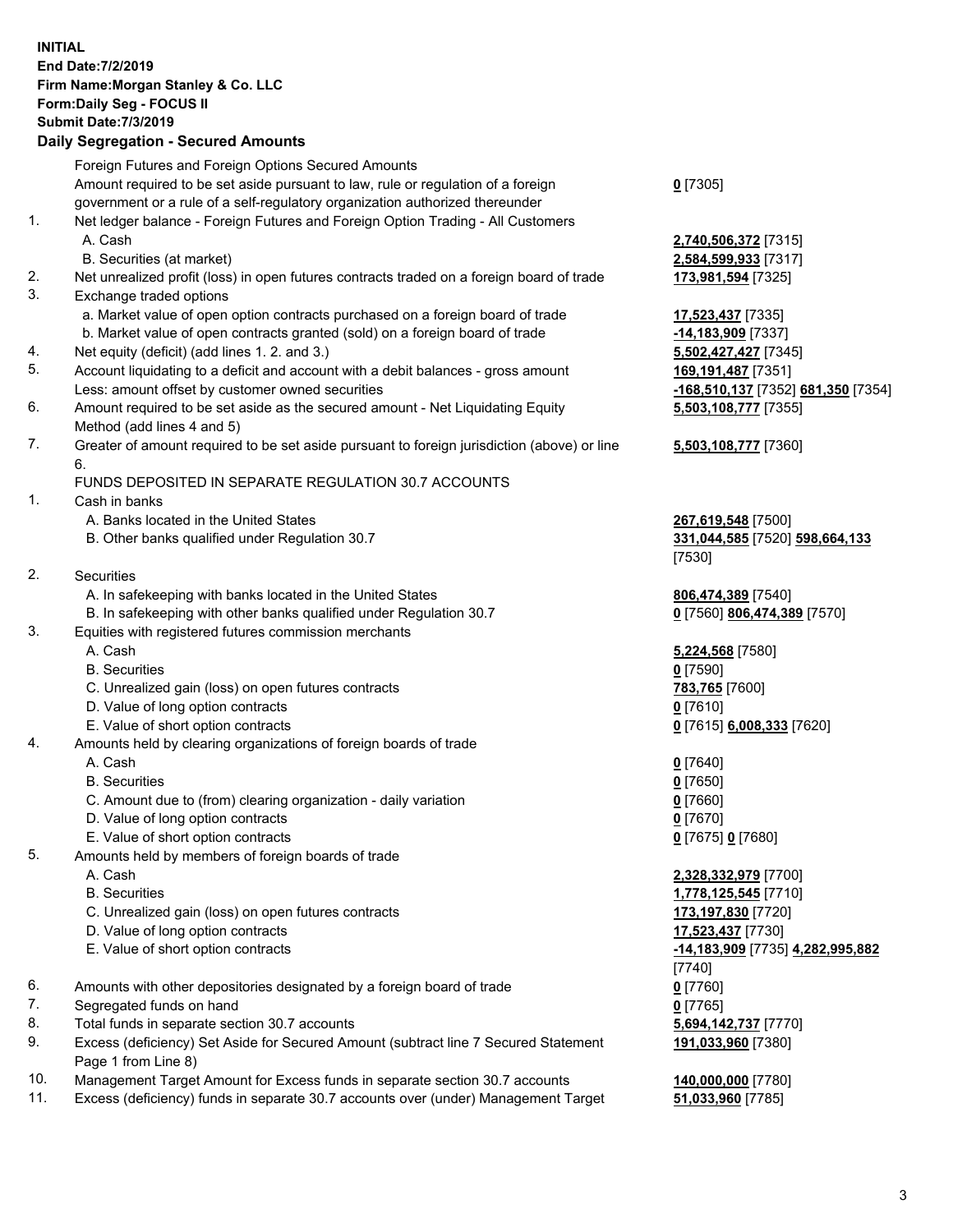**INITIAL End Date:7/2/2019 Firm Name:Morgan Stanley & Co. LLC Form:Daily Seg - FOCUS II Submit Date:7/3/2019 Daily Segregation - Segregation Statement** SEGREGATION REQUIREMENTS(Section 4d(2) of the CEAct) 1. Net ledger balance A. Cash **6,380,480,527** [7010] B. Securities (at market) **5,880,043,993** [7020] 2. Net unrealized profit (loss) in open futures contracts traded on a contract market **4,559,776,822** [7030] 3. Exchange traded options A. Add market value of open option contracts purchased on a contract market **533,143,346** [7032] B. Deduct market value of open option contracts granted (sold) on a contract market **-326,792,368** [7033] 4. Net equity (deficit) (add lines 1, 2 and 3) **17,026,652,320** [7040] 5. Accounts liquidating to a deficit and accounts with debit balances - gross amount **227,469,447** [7045] Less: amount offset by customer securities **-225,142,299** [7047] **2,327,148** [7050] 6. Amount required to be segregated (add lines 4 and 5) **17,028,979,468** [7060] FUNDS IN SEGREGATED ACCOUNTS 7. Deposited in segregated funds bank accounts A. Cash **4,616,330,533** [7070] B. Securities representing investments of customers' funds (at market) **0** [7080] C. Securities held for particular customers or option customers in lieu of cash (at market) **573,068,331** [7090] 8. Margins on deposit with derivatives clearing organizations of contract markets A. Cash **6,283,069,274** [7100] B. Securities representing investments of customers' funds (at market) **0** [7110] C. Securities held for particular customers or option customers in lieu of cash (at market) **5,306,975,662** [7120] 9. Net settlement from (to) derivatives clearing organizations of contract markets **322,511,256** [7130] 10. Exchange traded options A. Value of open long option contracts **533,143,346** [7132] B. Value of open short option contracts **-326,792,368** [7133] 11. Net equities with other FCMs A. Net liquidating equity **13,366,979** [7140] B. Securities representing investments of customers' funds (at market) **0** [7160] C. Securities held for particular customers or option customers in lieu of cash (at market) **0** [7170] 12. Segregated funds on hand **0** [7150] 13. Total amount in segregation (add lines 7 through 12) **17,321,673,013** [7180] 14. Excess (deficiency) funds in segregation (subtract line 6 from line 13) **292,693,545** [7190] 15. Management Target Amount for Excess funds in segregation **235,000,000** [7194]

16. Excess (deficiency) funds in segregation over (under) Management Target Amount Excess

**57,693,545** [7198]